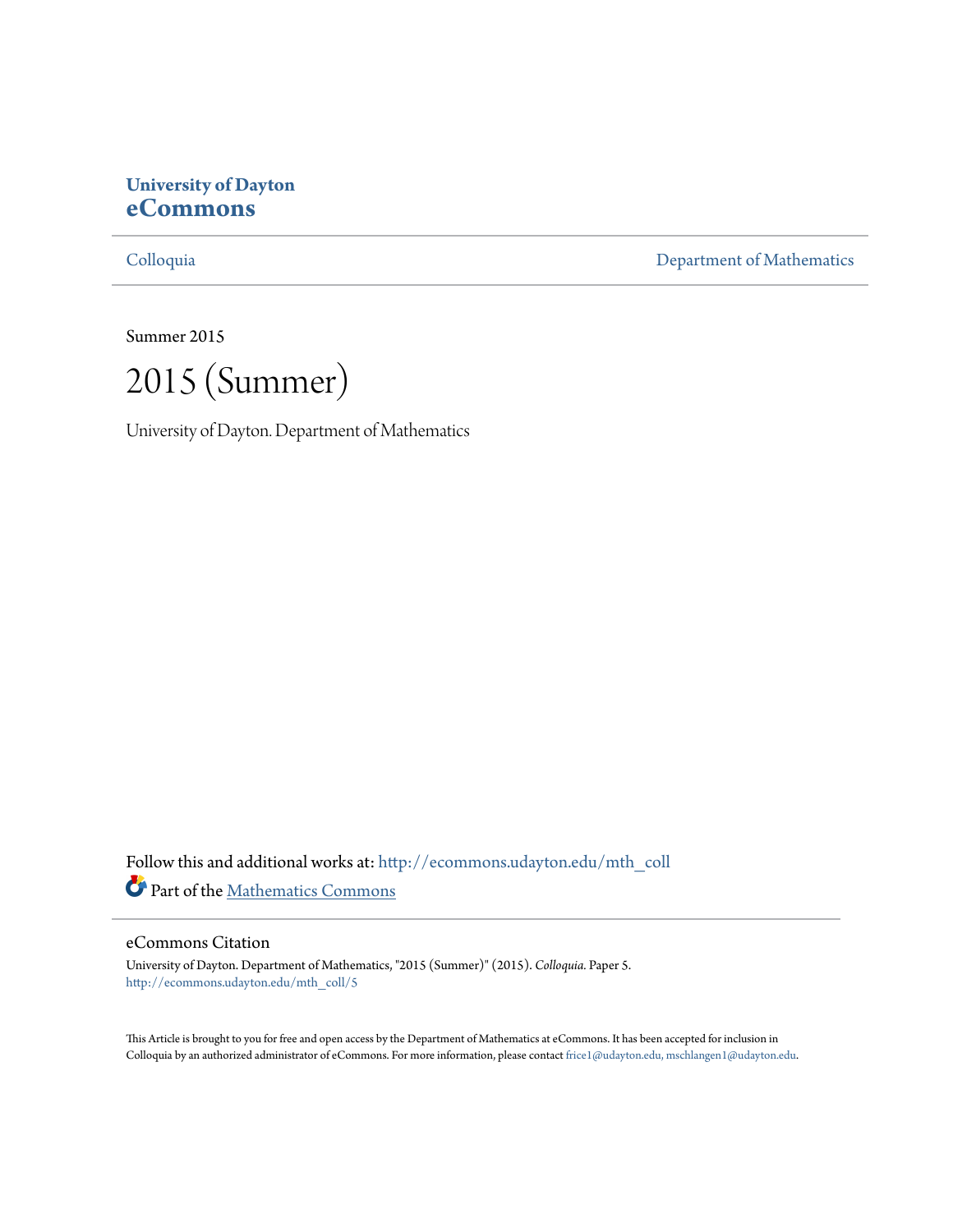#### **Abstracts of the Colloquium talks: Summer 2015**

| Date                | <b>Speaker and Title</b>                                                                                                          | Time/Location         |
|---------------------|-----------------------------------------------------------------------------------------------------------------------------------|-----------------------|
| Friday, Jun 5       | Niwa Alkamisi and Tony Ellero, University of Dayton<br>Chaudhuri-Hocquengham Codes, and Burst Error-<br>Correcting Codes          | 3:00 PM, SC<br>323    |
| Monday, Jul<br>13   | Sami Aljhani and Adel Alshammari, University of Dayton<br>A Green's function for a two-term second order differential<br>operator | 2:00 PM, SC<br>323    |
| Monday, July<br> 27 | Yuan Tian, University of Dayton<br>Optimal consumption and investment model comparison using<br>Monte-Carol simulation            | 1:45 PM, Sc<br>323    |
| Monday, July<br> 27 | Naher Alsafari, University of Dayton<br>Two boundary value problems for fractional differential<br>equations                      | $ 2:15$ PM, SC<br>323 |

## **Bose‐Chaudhuri‐Hocquengham Codes, and Burst Error‐Correcting Codes**

## Njwa Alkamisi, Tony Ellero

**Abstract**: We explore the construction and decoding of three types of codes: Cyclic linear codes, Bose‐ Chaudhuri‐Hocquengham Codes, and Burst Error‐Correcting Codes. The goal is to construct a code that can effectively detect and correct errors with respect to data storage economy. Our study of codewords uses their corresponding polynomials, and the properties which make some polynomials more effective than others for code generation. We sometimes change our transmission strategies for channels where errors occur in bursts, instead of at random. Burst error correction has resulted in high quality reproduction of original sound from compact disc players.

## **A Green's Function for a Two‐Term Second Order Differential Operator**

Mohammed Aldandani, Sami Aljhani and Adel Alshammari

**ABSTRACT**: A series representation of the Green's function associated with the boundary value problem,

 $-u''(t) + a(t)u = w(t)f(t, u(t)), \quad 0 < t < 1, \quad u(0) = 0, \quad u'(1) = 0,$ is constructed. Sufficient conditions on a are given such that the series representation converges uniformly on compact domains. An application of the contraction mapping principle is given to provide sufficient conditions for the existence and uniqueness of solutions of the boundary value problem. An application of the Schauder Fixed Point is given to provide sufficient conditions for the existence of solutions of the boundary value problem.

# **Optimal consumption and investment model comparison using Monte‐Carol simulation**

### Yuan Tian

**Abstract**: This paper introduces three consumption‐investment models, which are Merton's portfolio problem, optimal consumption and investment model with habit formation and model with shortfall aversion‐alpha. First, I use Monte‐Carlo simulation to plot each model's consumption and investment